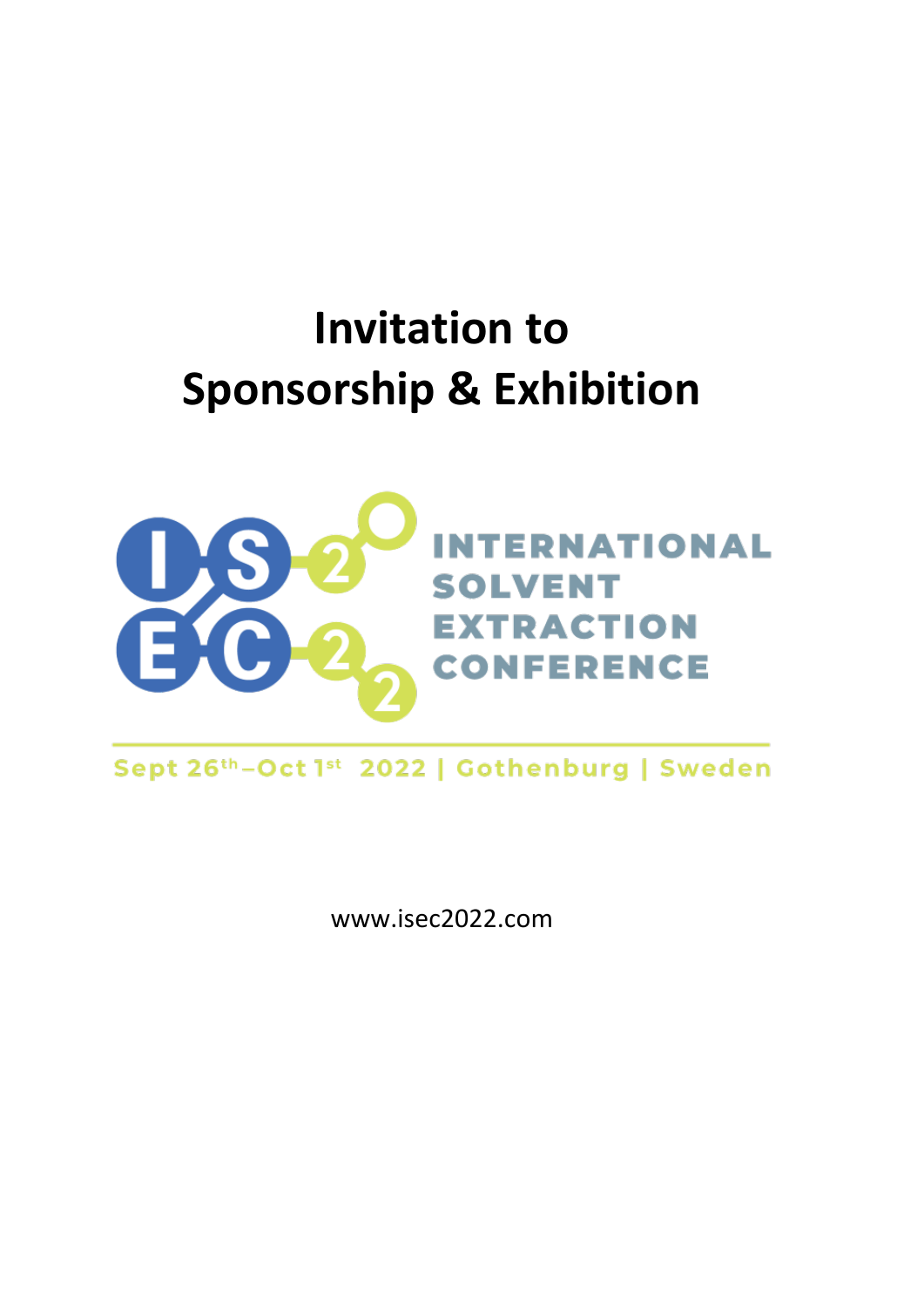### **WELCOME TO GOTHENBURG!**

The first International Solvent Extraction Conference (ISEC) was held in 1971 in The Hague, Netherlands and was organised by the Society of Chemical Industry (SCI) in collaboration with the Koninklijk Instituut van Ingenieurs (Netherlands), the Institution of Chemical Engineers (UK) and the European Federation of Chemical Engineering. The theme of the meeting was "Science and Technology of Solvent Extraction as Applied to all Branches of Industry" which has since that time defined the scope of ISEC meetings, covering both the science and engineering aspects of this technology.

Prior to the first ISEC meeting, other conferences concerned with solvent extraction were held. The most significant in 1962 at Gatlingburg, USA and 1965 at Harwell, UK both of which were largely concerned with the nuclear application of the technology. At that time the main application for the technology was nuclear fuel processing.

It was in 1966 that a conference held in Gothenburg, Sweden again concentrated on the chemistry, which had a wider remit than the nuclear field. This was also probably the first truly international meeting held on the issue.

Following the success of ISEC'71 with 550 delegates, a second meeting was held three years later in 1974 in Lyon, France. This event was again organised by the SCI, together with the Société de Chimie Industrielle (France), the Institution of Chemical Engineers (UK) and the European Federation of Chemical Engineering under a similar theme, "Fundamental and Applied Aspects of Solvent Extraction in Industry."

An important outcome of the second conference was the establishment of the International Committee for Solvent Extraction (ICSE) under Professor Carl Hanson as Secretary General. The main remit of this committee of international experts is the promotion of solvent extraction technology by various means, but most importantly to provide guidelines for future solvent extraction conferences throughout the world.

The ICSE agreed that the conference would be regarded as a major, worldwide solvent extraction event, to be held every three years. In order to allow sufficient time for proper coordination, a lead time of six years -i.e. two ISECs- was agreed for the appointment of each conference organiser. Bids from interested organisations are welcome by the ICSE and discussed during meetings held at each ISEC event. Decisions are based on the quality of proposals and the country of origin. It was convened that for the benefit of the international extraction community these meetings would be distributed around the world.

Overleaf we provide some examples of what your sponsorship could look like. We will be most happy to tailor your sponsorship according to the needs and style of your organisation. Contact us!

For the local organising committee, Yours sincerely, Organising Committee

### **KEY CONTACTS**

For questions or further information please contact:

### **Congress Secretariat**

Sweden MEETX AB E-mail: [isec2022@meetx.se](mailto:isec2020@meetx.se) Phone: +46 (0)31 708 86 90 Adress: Ref: ISEC 2020 SE-412 94 Gothenburg

# **Congress Venue**

[Chalmers Conference Center](https://isec2020.com/practical-information/venue-chalmers-conference-centre/) Phone: +46(0)31-772 39 50, Visiting address: Chalmersplatsen 1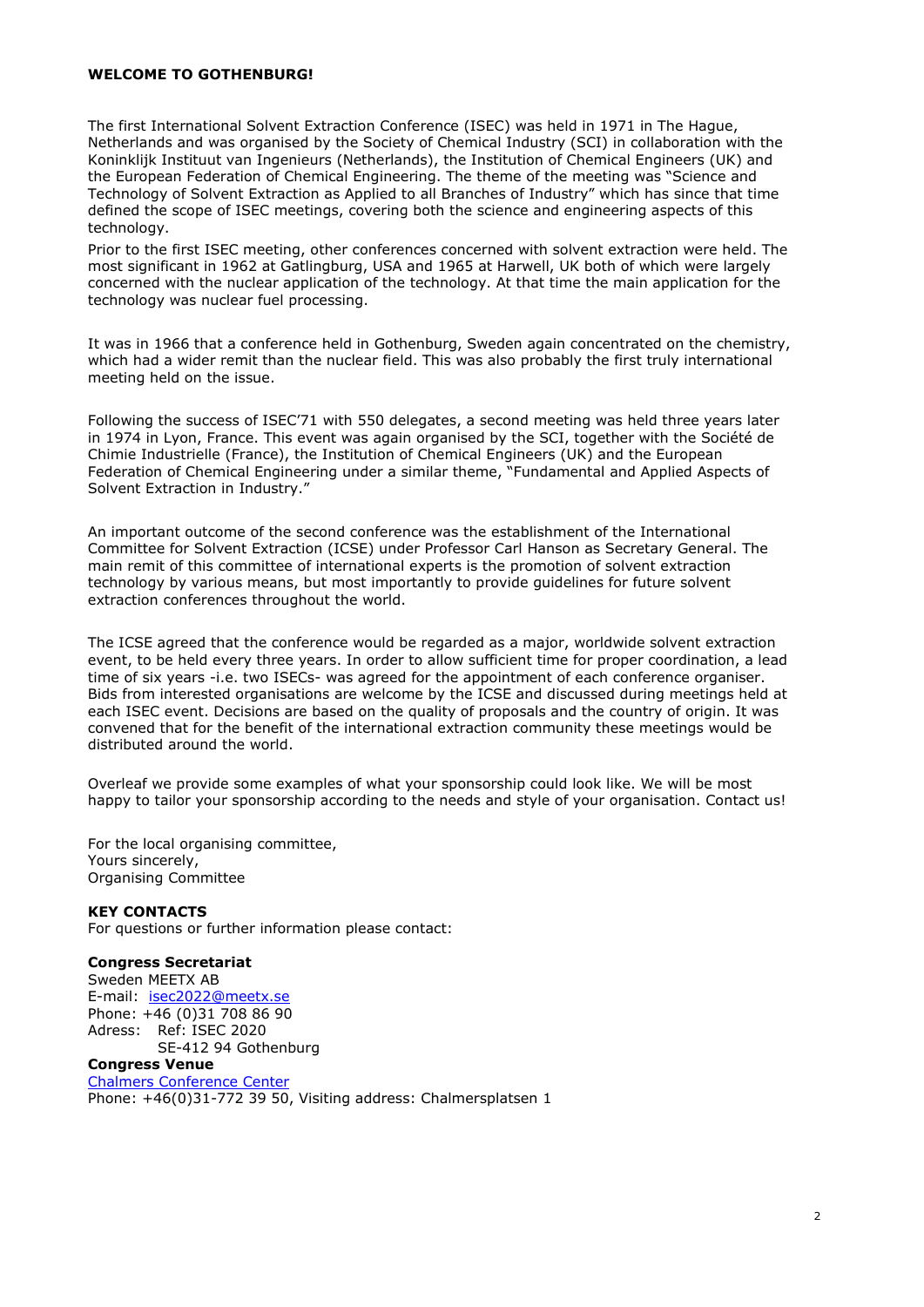### **EXHIBITION AREA**

The exhibition will be held in direct connection to the lecture halls. Refreshment points and coffee areas have been integrated into the exhibition area, maximising the time that delegates spend in this area. Lunches will also be served in the exhibition area.

### **REGISTRATION & HOTEL RESERVATION**

Complimentary registrations included in the sponsor and/or exhibitor packages should be made using a special registration link sent after signed contract. A number of hotel rooms in different price categories have been pre booked in Gothenburg for the congress, booking is made together with your registration, more information about the hotels can be found on the ISEC website closer to the congress. [www.isec2022.se](http://www.isec2020.se/)

### **CATEGORIES OF SPONSORSHIP**

The ISEC congress proposes 5 sponsorship categories:

- PLATINUM SPONSOR (Exclusive for 1 sponsor)
- GOLD SPONSOR
- SILVER SPONSOR
- BRONZE SPONSOR
- EXHIBITOR

All levels are available to all sponsors. In addition there are Sponsor items and Exhibition opportunities. The Sponsor Items can be added to both Sponsors and Exhibitors. The indicated acknowledgments are examples and can be tailored to your needs and style.

*All prices in this Invitation to Sponsorship & Exhibition are in SEK and excl. VAT (VAT is only applicable for Swedish companies).*

# **PLATINUM SPONSOR SEK 80 000**

*Exclusivity to one Platinum Sponsor* 

#### **EXHIBITION**

- Exhibit space of **10 sqm** (2,5x 4m) in the exhibition area (incl. table, chair, electricity)
- First choice of exhibition space allocation

#### **DELEGATE ITEMS Pads & Pens**

Pads and pens will be inserted in the conference bag and distributed to each registered delegate onsite (approx. 350 pcs).Pads and pens to be produced and provided by the sponsor. Production cost is not included.

#### **ADVERTISEMENT Bag Insert**

Insert of sponsor's item (1 leaflet/brochure) into the conference bags distributed to all delegates. Insert to be provided by sponsor. Production cost is not included.

#### **Conference Website**

- Company logotype recognized as Platinum sponsor and URL link to sponsor's website placed on the conference website start page
- Inclusion in the List of Sponsors & Exhibitors on the conference website.

#### **Advertisement in the Final Program**

- Company logotype recognized as platinum sponsor in the Final Program
- 1 full page 4-color advertisement in the Final Program. Ad to be provided by the sponsor.
- Inclusion in the List of Sponsors & Exhibitors in the Final Program

#### **Presented as Platinum sponsor at the opening of the Conference**

#### **COMPLIMENTARY REGISTRATIONS**

 4 complimentary full registration fees to the conference excl. conference dinner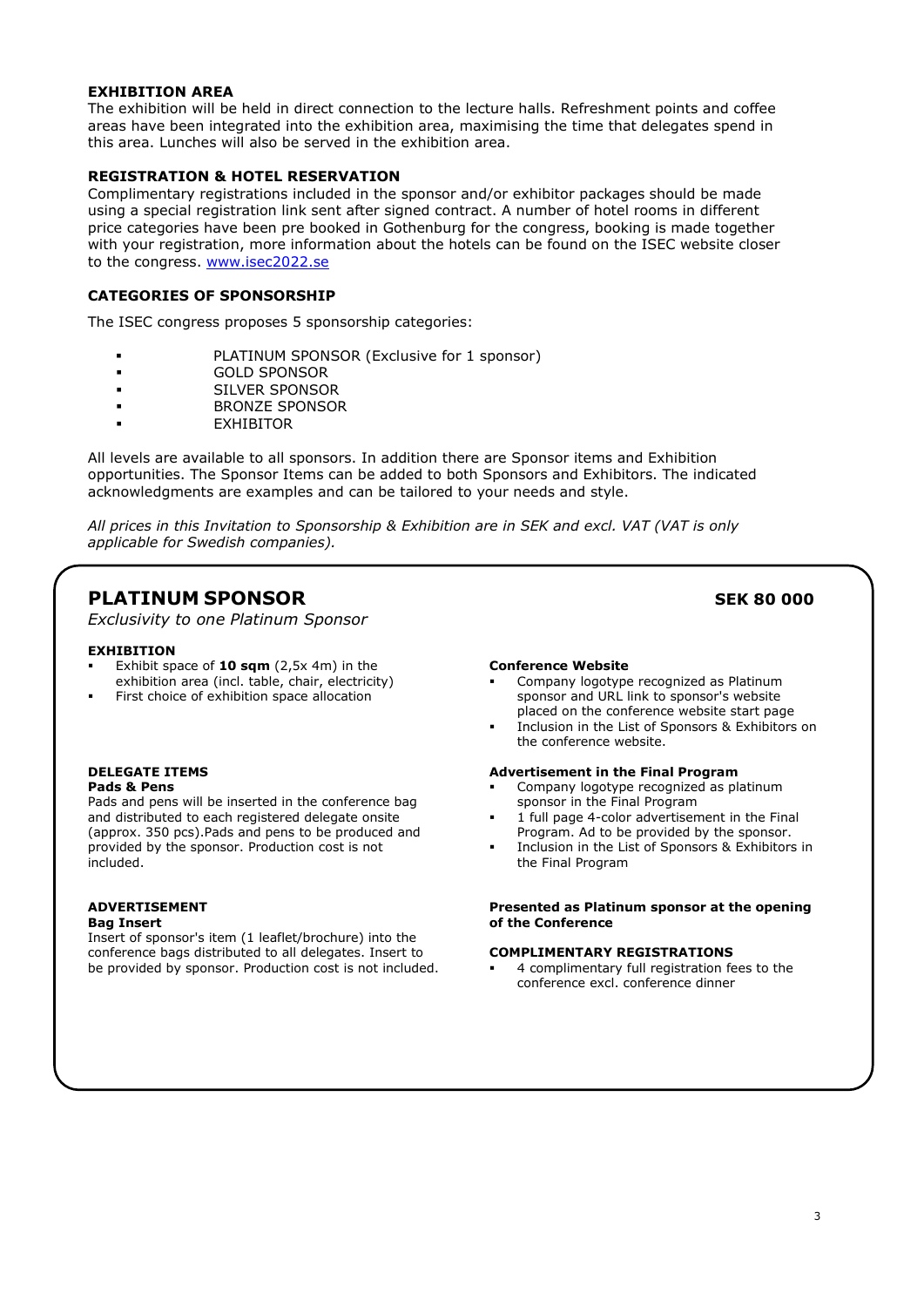# **GOLD SPONSOR SEK 50 000**

*Available to an unlimited number of sponsors*

#### **EXHIBITION**

- Exhibit space of **7.5 sqm** (2,5 x 3m) in the exhibition area (incl. table, chair, electricity)
- Exhibition space allocation will be made by the Conference organiser on a "first come, first served" basis after Platinum sponsor.

#### **ADVERTISEMENT Bag Insert**

Insert of sponsor's item (1 leaflet/brochure) into the conference bags distributed to all delegates. Insert to be provided by sponsor. Production cost is not included.

#### **Conference Website**

- Company logotype recognized as Gold sponsor and URL link to sponsor's website placed on the conference website start page
- Inclusion in the List of Sponsors & Exhibitors on the conference website

#### **Advertisement in the Final Program**

- Company logotype recognized as sponsor in the Final Program
- 1 full page 4-color advertisement in the Final Program. Ad to be provided by the sponsor.
- Inclusion in the List of Sponsors & Exhibitors in the Final Program.

#### **COMPLIMENTARY REGISTRATIONS**

 3 complimentary full registration fees to the conference excl. conference dinner

# **SILVER SPONSOR SEK 35 000**

*Available to an unlimited number of sponsors*

#### **EXHIBITION**

- Exhibit space of **5 sqm** (2,5x2m) in the exhibition area (incl. table, chair, electricity)
- Exhibition space allocation will be made by the Conference organiser on a "first come, first served" basis after Gold and Platinum sponsors.

#### **ADVERTISEMENT Bag Insert**

Insert of sponsor's item (1 leaflet/brochure) into the conference bags distributed to all delegates. Insert to be provided by sponsor. Production cost is not included.

#### **Conference Website**

- Company logotype recognized as Silver sponsor and URL link to sponsor's website placed on the conference website start page
- Inclusion in the List of Sponsors & Exhibitors on the conference website

#### **Advertisement in the Final Program**

- Company logotype recognized as silver sponsor in the Final Program
- 1 half page 4-color advertisement in the Final Program. Ad to be provided by the sponsor.
- Inclusion in the List of Sponsors & Exhibitors in the Final Program

#### **List of Sponsors & Exhibitors Signage**

Company logotype recognized as silver sponsor to be shown on a signage with the List of Sponsors & Exhibitors at the entrance of the conference hall.

#### **Presented as Silver Sponsor at the opening of the Conference**

#### **COMPLIMENTARY REGISTRATION**

 2 complimentary full registration fee to the conference excl. conference dinner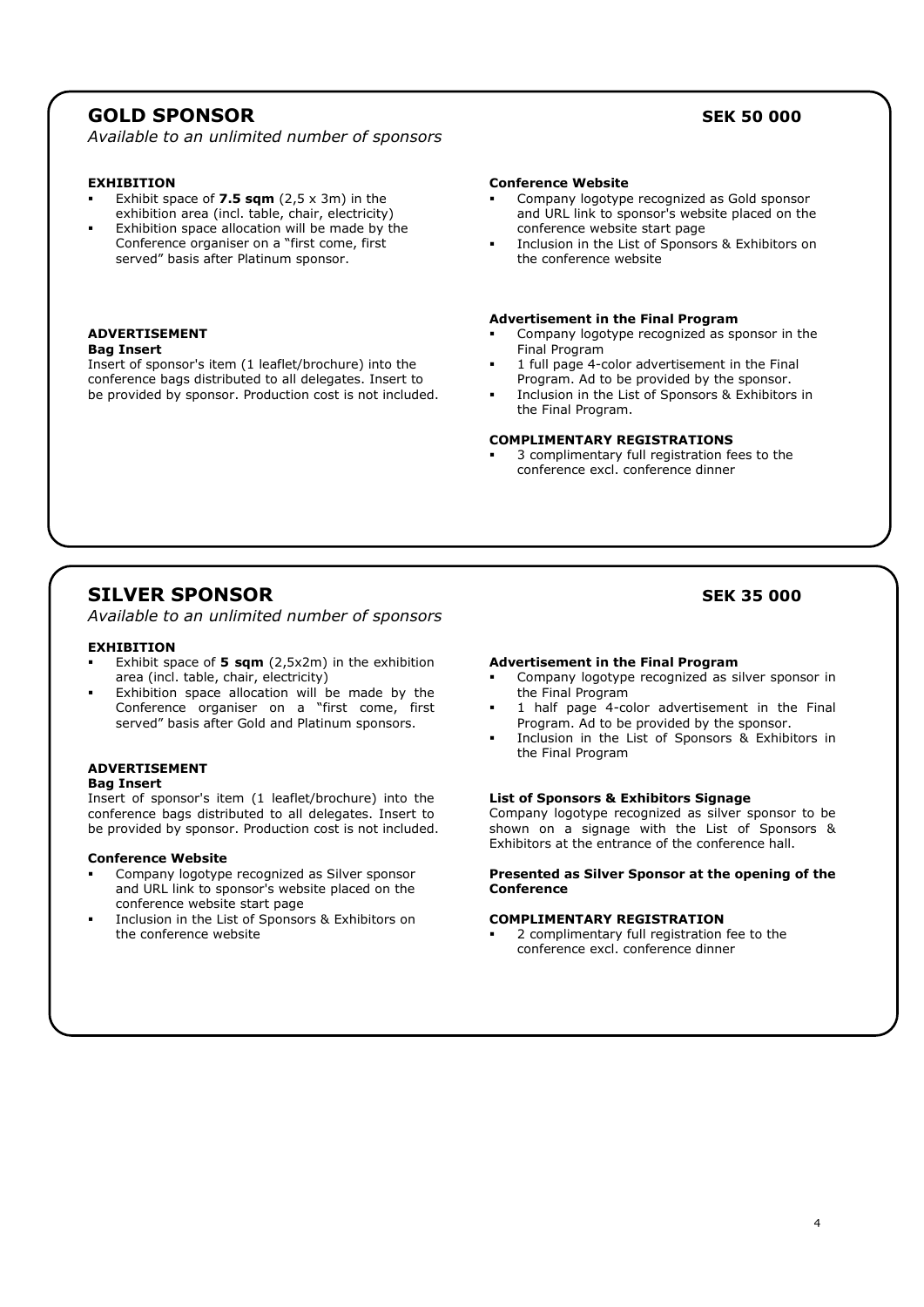# **BRONZE SPONSOR SEK 20 000**

*Available to an unlimited number of sponsors*

#### **EXHIBITION**

**'**

- Exhibit space of 5 sqm (2,5x2m) in the exhibition area (incl. table, chair, electricity)
- Exhibition space allocation will be made by the Conference organiser on a "first come, first served" basis after Gold and Platinum sponsors.

#### **ADVERTISEMENT**

#### **Bag Insert**

**'**

Insert of sponsor's item (1 leaflet/brochure) into the conference bags distributed to all delegates. Insert to be provided by sponsor. Production cost is not included.

#### **Conference Website**

 Company logotype recognized as Bronze sponsor and URL link to sponsor's website placed on the conference website start page

**Inclusion in the List of Sponsors & Exhibitors on** the conference website

#### **Advertisement in the Final Program**

- Company logotype recognized as bronze sponsor in the Final Program
- 1 half page 4-color advertisement in the Final Program. Ad to be provided by the sponsor.
- Inclusion in the List of Sponsors & Exhibitors in the Final Program

**Presented as Bronze Sponsor at the opening of the Conference**

#### **COMPLIMENTARY REGISTRATION**

 1 complimentary full registration fee to the conference excl. conference dinner

# **EXHIBITION BOOTH SEK 15 000**

#### **EXHIBITION BOOTH**

- Each exhibition booth measures **3 sqm** (1,5x2m) and includes a table, chair and electricity.
- Exhibition space allocation will be made by the Conference organiser on a "first come, first served" basis after Gold and Platinum sponsors.

#### **ADVERTISEMENT**

- Inclusion in the List of Exhibitors on the congress website (no logo)
- Company logotype recognized as exhibitor in the Final Program

#### **COMPLIMENTARY REGISTRATION**

 1 complimentary full registration fee to the conference excl. conference dinner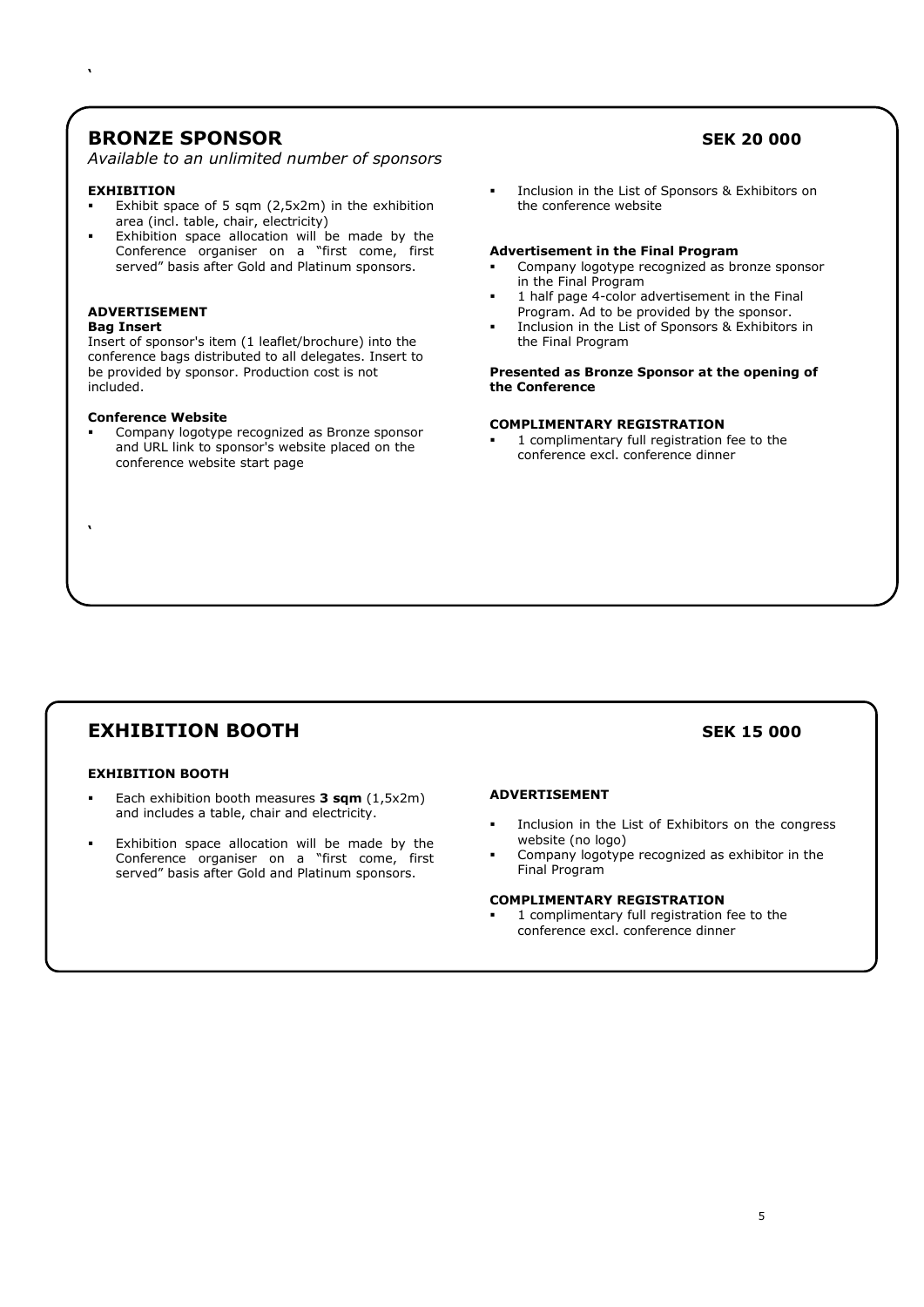# **EXHIBITION**

### *Available to all Sponsors & Exhibitors*

#### **EXTRA EXHIBITION SPACE SEK 2 000/sqm**

There is a limited area for the exhibition at the venue. Extra Exhibition space can be ordered per square meter but is subject to availability.

Confirmation on ordering of extra space will be done when we know more exact number of companies and organisations that has signed up, this will be made in late spring 2022. We will do our utmost to accommodate the need for additional space. Extra exhibition space allocation will be made on a "first come, first served" basis.

#### **Allocation of exhibition space**

Exhibition space allocation will be made by the Conference organiser on a "first come, first served" basis.

Approximately 6 weeks before the conference start, exhibition spaces will be allocated and confirmed to the exhibitors.

#### **ADDITIONAL EXHIBITOR SEK 1 500 REPRESENTATIVES**

All the exhibitors' company representatives must be registered for the conference, and will receive a badge displaying the exhibiting company name.

The Sponsor & Exhibitor registration fee is SEK 1 500 excl. vat per registration, and includes entrance to exhibition, conference material, lunch, coffee breaks and welcome reception on Thurstday evening (the conference dinner is not included in this price).

# **SPONSOR ITEMS**

## *Available to all Sponsors & Exhibitors*

Listed below are other opportunities available for your organisation to support the ISEC congress. Further information and costs are available upon request. All contributions to the success of this event are highly valued.

#### **Bag Insert - SEK 5 000**

Insert of sponsor's item (1 leaflet/brochure) into the conference bags distributed to all delegates. Insert to be provided by sponsor. Production cost is not included.

#### **Advertisement in the Final Programme**

Advertisement in the Final Programme/Abstract Book. Ad to be provided by the sponsor.<br>Full page Full page **SEK 10 000** Half page **SEK 5 000**

#### **Chords/Lanyards for Name Badge – SEK 10 000 (available for 1 sponsor)**

The name badge attached to a neck chord/lanyard is worn by every registered delegate (approx. 250 pcs). Chords/lanyards will be produced by exhibitor/sponsor.

### **Lunch or Coffee Break - SEK 5000 per break**

Complimentary lunches and coffee/tea with sandwiches/pastries will be served daily. The serving points will be located mainly in the exhibition area. Sponsors will be acknowledged with their company logo at each service station. Included: Catering and all logistics.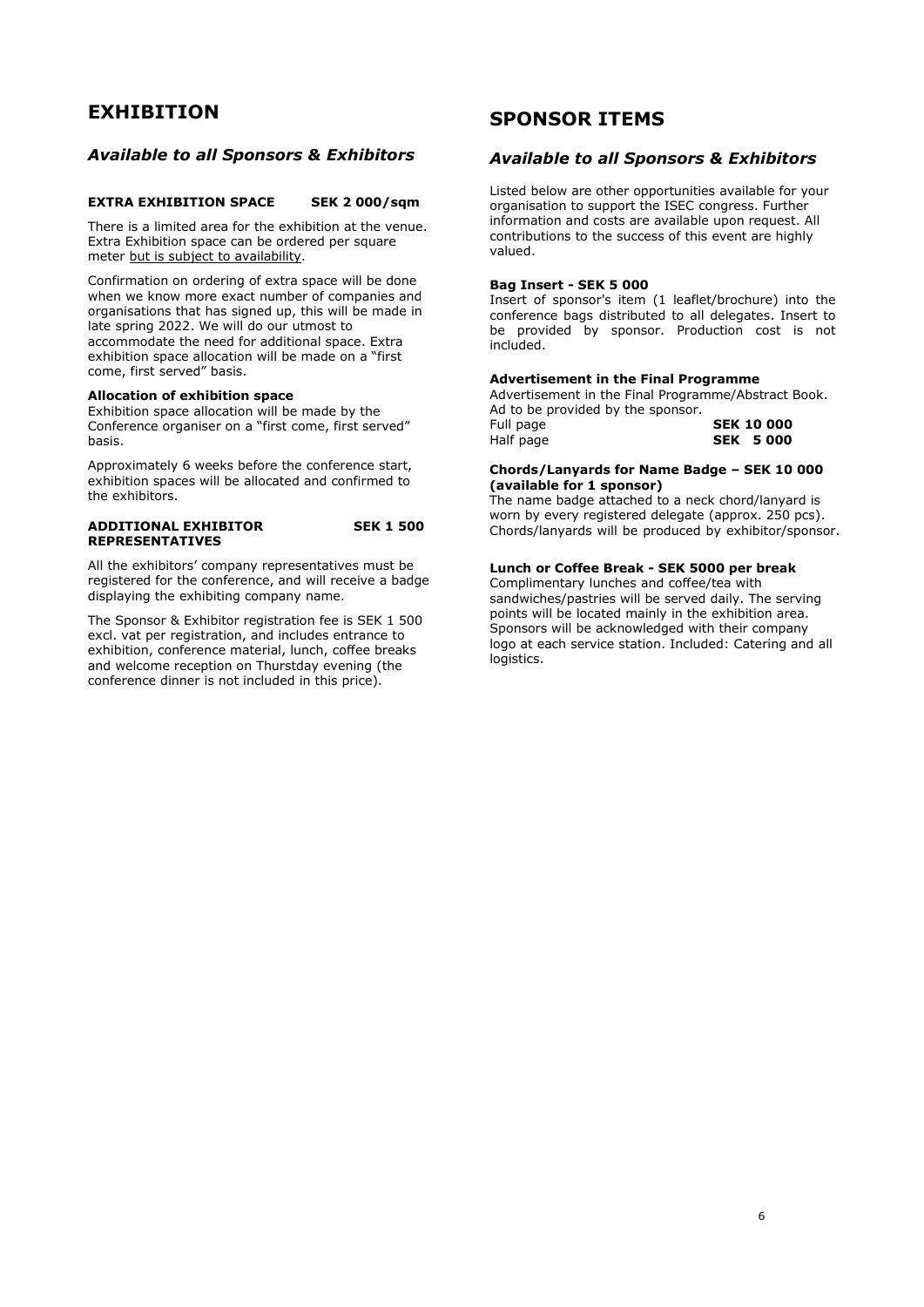# **TERMS AND CONDITIONS**

#### **SPONSORSHIP & EXHIBITION Conditions of Payment**

100% of the total fee will be invoiced once the attached signed Sponsorship & Exhibition Contract has been received and confirmed. Conditions of payment mentioned on the invoice are valid. All payments must be received in full within 30 days of receipt of the invoice. If the payment is not received, the Exhibition space/Sponsorship/Sponsor Item may be sold to another company.

### **VAT**

All prices listed are in SEK and exclude 25% VAT. For those companies outside Sweden but within the European Union that provide us with their VAT number, we will not apply VAT to your sponsoring or exhibition packages as this will be subject to reversed charge. For companies outside European Union, VAT is not applicable.

Social events are subject to VAT for all countries.

#### **Production costs**

Production costs, where applicable, are the responsibility of the Sponsor or Exhibitor. ISEC 2022 will not accept responsibility for late deliveries, and cannot guarantee the inclusion or distribution of sponsored items at ISEC 2022. Late deliveries, if accepted, may also attract late fees.

#### **Refund and cancellation policy**

The Exhibition and Sponsorship fee is refundable minus a 10% charge when the cancellation is made before . For cancellations received after this date there will be no refund granted. If the Exhibitor/Sponsorship has been sourced from external suppliers and a contract signed, the costs incurred plus the corresponding charge (based on the above date) will be charged to the Exhibitor/Sponsor.

#### **Assignment of Exhibition Space/Eligibility for Exhibition**

Organisations wishing to apply for exhibition space must follow the standard criteria that only products and services in connection to the topic of the conference are allowed to be presented. The distribution of promotional materials is limited to the Exhibitor's rented area. Signs and banners at booths have to be directly linked to the name of the Exhibitor. It is strictly prohibited to distribute or place products and/or printed matters of a company that is not a Sponsor or Exhibitor. The Conference Organiser can interrupt any kind of promotion, which in their opinion could damage the Conference.

Exhibition space may be used only for exhibiting and advertising the Exhibitor's own products, not for the sale of any products. Any orders for products which are taken must be in accordance with regulations covering such orders. Advertising materials may be distributed only within the stand area. Companies that are not Sponsors or Exhibitors may not advertise in any form in the exhibition hall, in the entrances to the exhibition hall, or anywhere else in the Conference venue.

Sponsors and Exhibitors are required to check and ensure their own compliance with the relevant codes and regulations about advertising in Sweden and any other applicable rules and regulations from their home country. The Conference and its organisers will not accept any responsibility for non-compliance. All house rules at the venue will apply and be enforced. Exhibitors are fully liable for damages caused to third parties and property. All Exhibitors are recommended to have comprehensive third party liability insurance for their stands.

#### **AMENDMENTS TO THE GENERAL TERMS AND CONDITIONS**

All matters not covered in these regulations, in general, in the Terms and Conditions, or in other ISEC 2022 publications are subject to the decision and control of the Conference Organisers. The Conference Organisers reserve the right to take such action and to make such changes, including changes to the "Terms and Conditions" as are considered necessary or desirable for the efficient and proper conduct of the exhibition. Any matters not specifically covered by the preceding terms and conditions shall be subject solely to the decision of the organiser. These terms and conditions may be amended at any time by the organiser, and all amendments so made shall be binding on Exhibitors/Sponsors equally with the foregoing terms and conditions.

#### **FINAL STIPULATIONS**

In the event that the Conference cannot be held or will have to be changed due to events beyond the control of the Conference Organisers (force majeure) or due to events which are not attributable to wrongful intent or gross negligence of the Conference Organisers, the Conference Organisers cannot be held liable for any damages, costs, or losses incurred, such as transportation costs, accommodation costs, financial losses, etc.

Under these circumstances, the Conference Organisers reserve the right to either retain the entire fee and to use it for a future Conference, or to reimburse the Exhibitor/Sponsor after deducting costs already incurred for the organisation of the ISEC 2022 and which could not be recovered from third parties. Any company that disregards the directives of the Conference Organisers may be excluded from the exhibition by the Conference Organisers with immediate effect. Such companies are liable for the whole rental sum and for all incidental expenses including VAT.

In cases in which the Conference Organisers are indebted to the Exhibitor/Sponsor, the Exhibitor/Sponsor may demand compensation instead of cash payment only with the permission of the Conference Organisers. All oral agreements, special permissions and special arrangements are valid only upon receipt of written confirmation. In all cases of litigation the Exhibitor/Sponsor agrees to submit to the authorised court in Stockholm, Sweden. Electively, the Conference Organisers may choose to appeal to the court into whose jurisdiction the Exhibitor/Sponsor falls. Swedish law is to be used.